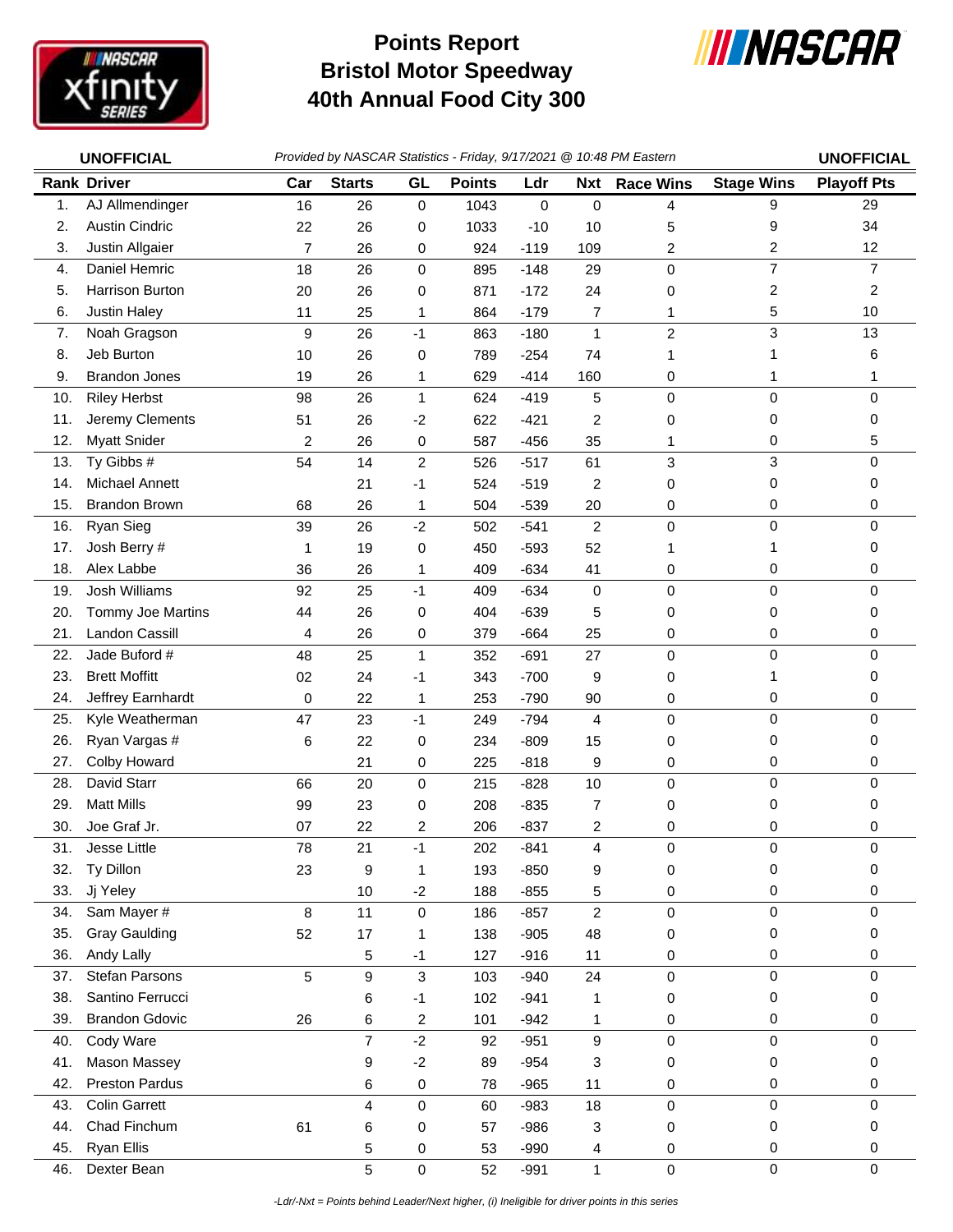|     | <b>Rank Driver</b>      | Car | <b>Starts</b>             | GL          | <b>Points</b>  | Ldr     | <b>Nxt</b>     | <b>Race Wins</b> | <b>Stage Wins</b> | <b>Playoff Pts</b> |
|-----|-------------------------|-----|---------------------------|-------------|----------------|---------|----------------|------------------|-------------------|--------------------|
| 47. | Jason White             |     | 3                         | $\mathbf 0$ | 50             | $-993$  | $\overline{c}$ | 0                | 0                 | 0                  |
| 48. | Miguel Paludo           |     | 3                         | 0           | 44             | $-999$  | 6              | 0                | 0                 | 0                  |
| 49. | Matt Jaskol             |     | 5                         | 0           | 41             | $-1002$ | 3              | 0                | 0                 | $\mathbf 0$        |
| 50. | <b>Blaine Perkins</b>   |     | 5                         | 0           | 39             | $-1004$ | 2              | 0                | 0                 | 0                  |
| 51. | Sage Karam              | 31  | 2                         | 11          | 38             | $-1005$ | 1              | 0                | 0                 | 0                  |
| 52. | Caesar Bacarella        |     | 4                         | $-1$        | 32             | $-1011$ | 6              | 0                | 0                 | $\mathbf 0$        |
| 53. | Will Rodgers            |     | 2                         | -1          | 32             | $-1011$ | 0              | 0                | 0                 | 0                  |
| 54. | <b>Spencer Pumpelly</b> |     | 3                         | -1          | 32             | $-1011$ | 0              | 0                | 0                 | 0                  |
| 55. | Natalie Decker          |     | 4                         | $-1$        | 30             | $-1013$ | $\overline{c}$ | 0                | 0                 | 0                  |
| 56. | Carson Ware             | 17  | 5                         | 2           | 30             | $-1013$ | 0              | 0                | 0                 | 0                  |
| 57. | Stephen Leicht          |     | 4                         | $-2$        | 29             | $-1014$ | 1              | 0                | 0                 | 0                  |
| 58. | Ronnie Bassett          |     | $\overline{c}$            | $-2$        | 25             | $-1018$ | 4              | 0                | $\pmb{0}$         | 0                  |
| 59. | <b>Garrett Smithley</b> |     | 2                         | $-2$        | 25             | $-1018$ | 0              | 0                | 0                 | 0                  |
| 60. | Dale Earnhardt          |     | 1                         | $-1$        | 23             | $-1020$ | 2              | 0                | 0                 | 0                  |
| 61. | George Gorham           |     | 1                         | $-1$        | 21             | $-1022$ | $\overline{c}$ | 0                | 0                 | 0                  |
| 62. | <b>Tanner Berryhill</b> |     | 2                         | -1          | 17             | $-1026$ | 4              | 0                | 0                 | 0                  |
| 63. | Loris Hezemans          |     | 2                         | 0           | 16             | $-1027$ | 1              | 0                | 0                 | 0                  |
|     | Robby Lyons             |     |                           |             |                | $-1031$ | 4              |                  | 0                 | 0                  |
| 64. |                         |     | 1                         | 0           | 12             |         |                | 0                |                   |                    |
| 65. | <b>Patrick Emerling</b> |     | 2                         | 0           | 12             | $-1031$ | 0              | 0                | 0                 | 0                  |
| 66. | <b>Boris Said</b>       |     | 1                         | 0           | 6              | $-1037$ | 6              | 0                | 0                 | 0                  |
| 67. | Dave Smith              |     | 1                         | 0           | $\overline{4}$ | $-1039$ | $\overline{c}$ | 0                | $\pmb{0}$         | $\mathbf 0$        |
| 68. | Kyle Sieg               |     | 1                         | 0           | 3              | $-1040$ | 1              | 0                | 0                 | 0                  |
| 69. | Michael Munley          |     | 1                         | 0           | 2              | $-1041$ | 1              | 0                | 0                 | 0                  |
| 70. | Joey Gase               |     | $\overline{c}$            | 0           | $\overline{c}$ | $-1041$ | $\mathbf 0$    | 0                | 0                 | 0                  |
| 71. | Kyle Busch(i)           |     | 5                         | 0           | 0              | $-1043$ | 2              | 5                | 4                 | 0                  |
| 72. | Christopher Bell(i)     |     | $\overline{c}$            | 0           | 0              | $-1043$ | 0              | 1                | 2                 | 0                  |
| 73. | Martin Truex(i)         |     | 1                         | 0           | $\mathbf 0$    | $-1043$ | $\mathbf 0$    | 0                | $\overline{c}$    | $\mathbf 0$        |
| 74. | John Hunter Nemechek(i) |     | 2                         | 0           | 0              | $-1043$ | 0              | 0                | 0                 | 0                  |
| 75. | Kevin Harvick(i)        |     | 3                         | 0           | 0              | $-1043$ | 0              | 0                | 0                 | 0                  |
| 76. | Chase Elliott(i)        |     | 1                         | 0           | 0              | $-1043$ | 0              | 0                | 0                 | $\mathbf 0$        |
| 77. | Tyler Reddick(i)        |     | 7                         | 0           | 0              | $-1043$ | 0              | 0                | 0                 | 0                  |
| 78. | Austin Dillon(i)        |     | 5                         | 0           | 0              | $-1043$ | 0              | 0                | 0                 | 0                  |
| 79. | Chase Briscoe(i)        |     | $\boldsymbol{2}$          | 0           | 0              | $-1043$ | 0              | 0                | 0                 | 0                  |
| 80. | Bayley Currey(i)        | 74  | 18                        | $\pmb{0}$   | 0              | $-1043$ | 0              | 0                | 0                 | 0                  |
| 81. | Cole Custer(i)          |     | 1                         | 0           | 0              | $-1043$ | 0              | 0                | 0                 | 0                  |
| 82. | Austin Hill(i)          |     | $\ensuremath{\mathsf{3}}$ | 0           | 0              | $-1043$ | $\pmb{0}$      | 0                | $\pmb{0}$         | $\mathbf 0$        |
| 83. | Bubba Wallace(i)        |     | 1                         | 0           | 0              | $-1043$ | 0              | 0                | 0                 | 0                  |
| 84. | Denny Hamlin(i)         |     | 1                         | 0           | 0              | $-1043$ | 0              | 0                | 0                 | 0                  |
| 85. | Timmy Hill(i)           |     | 15                        | 0           | 0              | $-1043$ | 0              | 0                | 0                 | 0                  |
| 86. | Jordan Anderson(i)      |     | 4                         | 0           | 0              | $-1043$ | 0              | 0                | 0                 | 0                  |
| 87. | Kris Wright(i)          |     | 6                         | 0           | 0              | $-1043$ | 0              | 0                | 0                 | 0                  |
| 88. | Kaz Grala(i)            |     | 1                         | $\mathsf 0$ | 0              | $-1043$ | 0              | 0                | 0                 | $\mathbf 0$        |
| 89. | James Davison(i)        |     | 1                         | 0           | 0              | $-1043$ | 0              | 0                | 0                 | 0                  |
| 90. | Danny Bohn(i)           |     | 1                         | 0           | 0              | $-1043$ | 0              | 0                | 0                 | 0                  |
| 91. | <b>BJ</b> McLeod(i)     | 15  | 4                         | 0           | 0              | $-1043$ | 0              | 0                | 0                 | $\mathbf 0$        |
| 92. | Josh Bilicki(i)         |     | 3                         | 0           | 0              | $-1043$ | 0              | 0                | 0                 | 0                  |
| 93. | Tim Viens(i)            |     | 1                         | 0           | 0              | $-1043$ | 0              | 0                | 0                 | 0                  |
| 94. | Ross Chastain(i)        |     | 1                         | 0           | $\pmb{0}$      | $-1043$ | $\pmb{0}$      | 0                | $\pmb{0}$         | 0                  |
| 95. | Spencer Boyd(i)         | 90  | 4                         | 1           | 0              | $-1043$ | 0              | 0                | 0                 | 0                  |
| 96. | Jesse Iwuji(i)          |     | 1                         | $-1$        | 0              | $-1043$ | 0              | 0                | 0                 | 0                  |
| 97. | Akinori Ogata(i)        |     | 1                         | $\mathsf 0$ | 0              | $-1043$ | 0              | 0                | $\pmb{0}$         | 0                  |
| 98. | Dawson Cram(i)          |     | 1                         | 0           | 0              | $-1043$ | 0              | 0                | 0                 | 0                  |
| 99. | Zane Smith(i)           |     | 1                         | 0           | 0              | $-1043$ | 0              | 0                | 0                 | 0                  |
|     |                         |     |                           |             |                |         |                |                  |                   |                    |